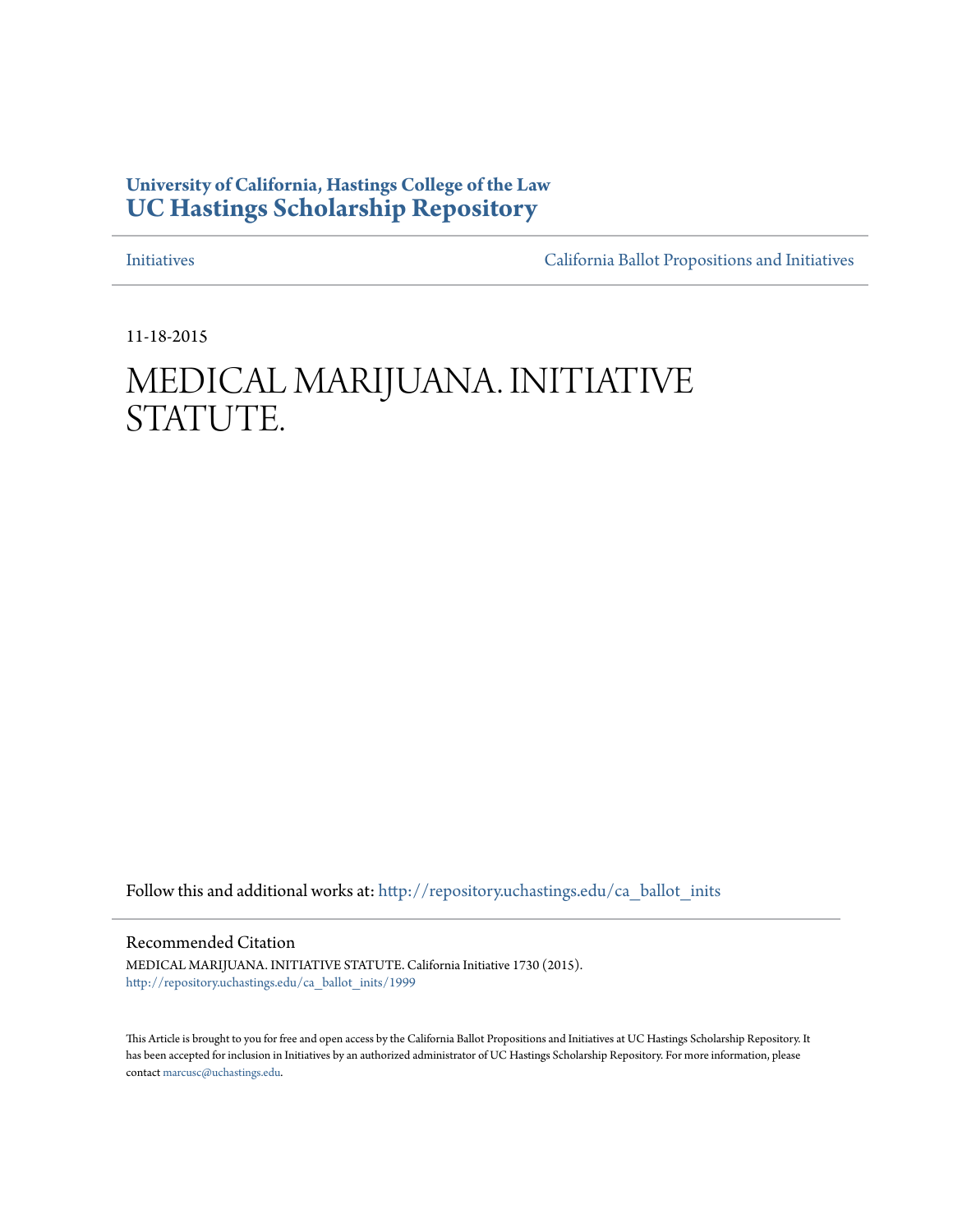The Attorney General of California has prepared the following title and summary of the chief purpose and points of the proposed measure:

**MEDICAL MARIJUANA. INITIATIVE STATUTE.** Bans all privately owned medical marijuana cultivation sites and dispensaries. Creates state-owned/operated dispensaries, and a single state-owned/operated site for medical marijuana cultivation, testing, and processing. Allows local governments to ban or restrict the number and location of state-owned dispensaries. Establishes packaging, lab testing, and potency standards for medical marijuana. Sets minimum age for medical marijuana use, at 21. Requires adoption of strict standards to govern physician medical marijuana recommendations for their patients. Specifies marijuana blood-content levels that establish driving under the influence. Retains current prohibition on recreational use of marijuana. Summary of estimate by Legislative Analyst and Director of Finance of fiscal impact on state and local government: **Unknown change in state and local revenues related to sales of medical marijuana depending on how the measure is implemented by the state. Increased state costs of millions to tens of millions of dollars annually to implement a program to educate K-12 students and their teachers and parents regarding marijuana use.**  $(15-0069)$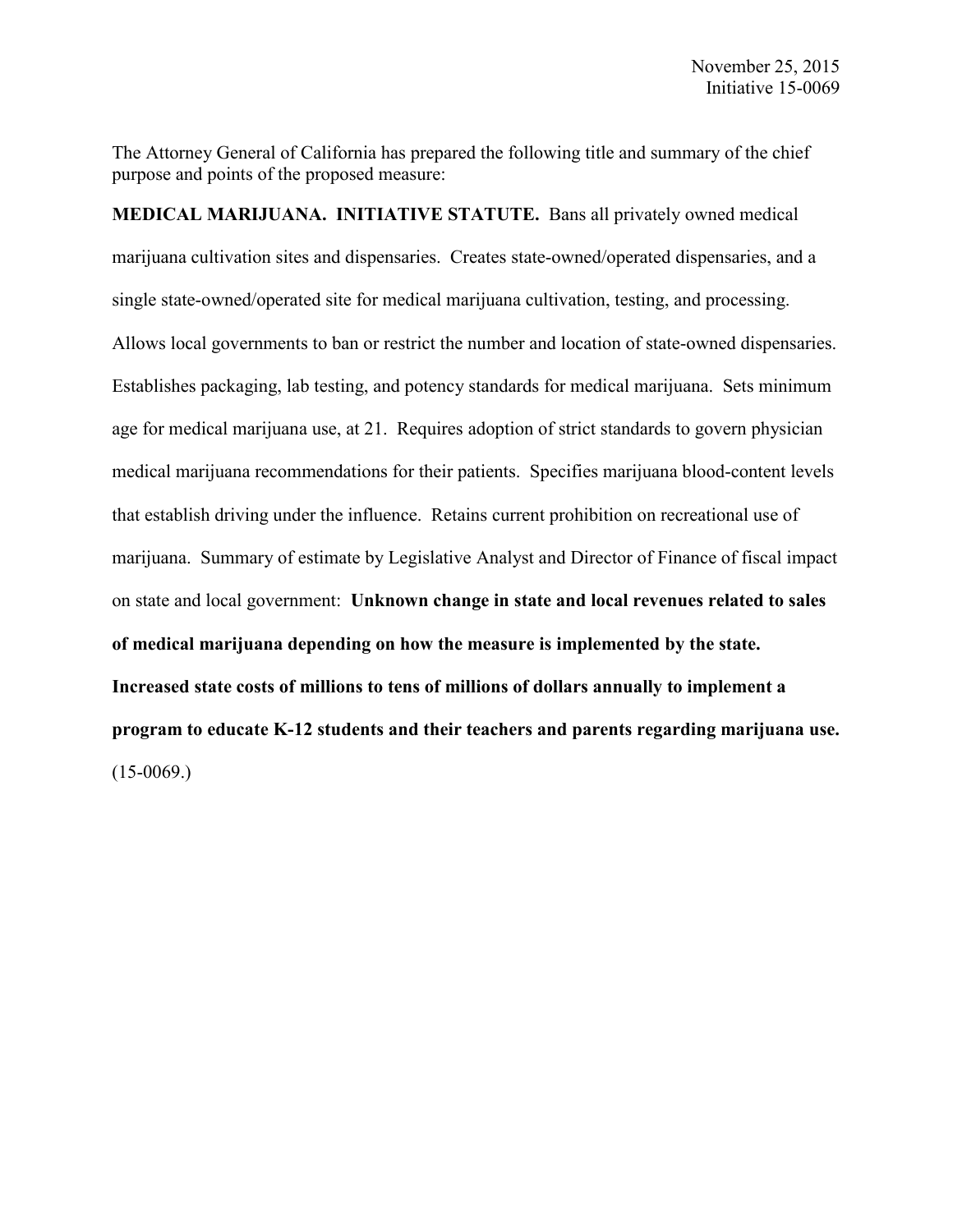**1** 5 - 0 0 6 9

September 18, 2015

# **Take Back America Campaign**

P.O. Box 459., Lincoln, Calif. 95648 (916) 434 5629 rogermorgan339@gmail.com

REAMIAEO

SEP 2 1 2015

INITIATIVE COORDINATOR **ATTORNEY GENERAL'S OFFICE** 

The Office of the Attorney General ATTN: Initiative Coordinator P.O. Box 944255 Sacramento, Ca. 94244-2550 (916) 445-4752/ www.oag.ca.gov

RE: Request for Circulating Title Summary; Signed Certification; Signed Statement; California Safe and Drug-Free Community Act

Dear Initiative Coordinator Ashley Johansson:

Pursuant to Election Code 9001 (a), we the undersigned California residents are submitting the proposed statewide ballot initiative to your office and request the preparation of a title and summary for the initiative as provided by law:

The California Safe and Drug-Free Community Act .....

. . ... would minimize further harm to the environment by eliminating privately owned cultivation of marijuana. In the interest of public safety it will eliminate privately owned marijuana dispensaries who are selling marijuana for non-medical use. In compliance with Prop 215, marijuana would be grown, lab tested for contaminants and packaged to safe standards on one State owned cultivation site, and distributed only through State owned dispensaries where local governments allow. The minimum age for medicinal use of marijuana for qualified patients would be elevated from 18 to 21. Recreational use of marijuana would remain illegal in compliance with federal law.

A \$200 check for the same is also included. If you have questions or require additional information, please contact the undersigned at your earliest convenience.

Sincerelv

Róger<sup>o</sup>D'. Mordan

Take Back America Campaign P.O. Box 459 Lincoln, Ca 95648 (916) 434 5629 rogermorgan339@gmail.com

Scott Chipman Carla Lowe Citizens Against Legalizing Marijuana (CALM) 2247 Emerald St San Diego, Ca 92109 Scott@chipman.info

Rev Dr. Ron Allen Founder/Executive Director International Faith Based **Coalition** 10702 Alicante Way Rancho Cordova, Ca 95670 drallenifbc@yahoo.com

1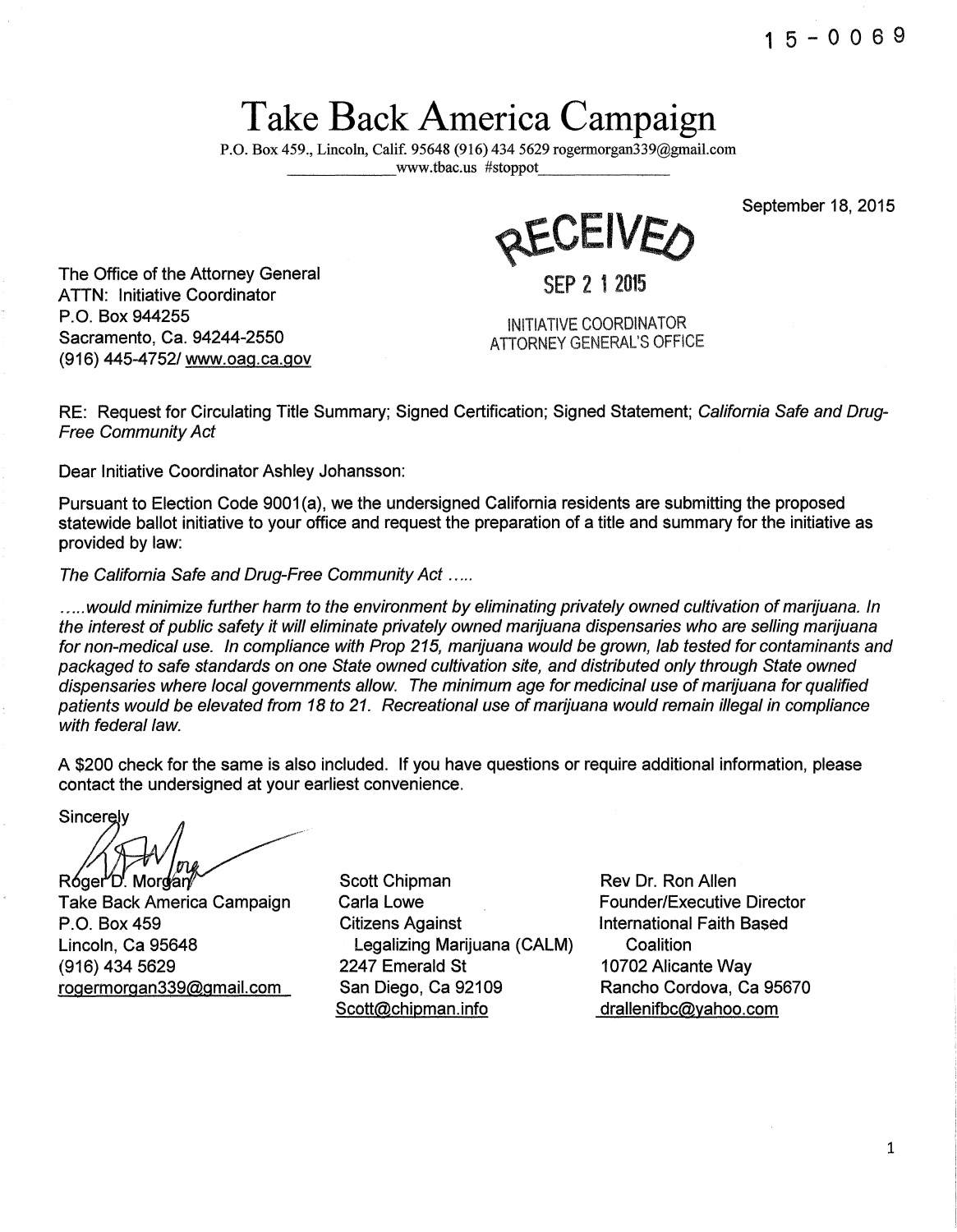## 12-point Boldface INITIATIVE MEASURE TO BE SUBMITTED DIRECTLY TO THE VOTERS

Type<sub></sub>

The Attorney General of California has prepared the following circulating title and summary of the chief purpose and points of the proposed measure:

(Here set forth the unique numeric identifier provided by the Attorney General and circulating title and summary prepared by the Attorney General. Both the Attorney General's unique numeric identifier and the circulating title and summary must also be printed across the top of each page of the petition whereon signatures are to appear.)

TO THE HONORABLE SECRETARY OF STATE OF CALIFORNIA Type: Roman Boldface not smaller than 12-point

We, the undersigned, registered, qualified voters of California, residents of

\_\_\_\_ County, hereby propose amendments to the Health and Safety Code, relating to medical marijuana, and petition the Secretary of State to submit the same to the voters of California for their adoption or rejection at the next succeeding general election or at any special statewide election held prior to that general election or as otherwise provided by law. The proposed statutory changes read as follows:

SECTION 1. This measure shall be known and may be cited as the "California Safe and Drug-Free Community Act."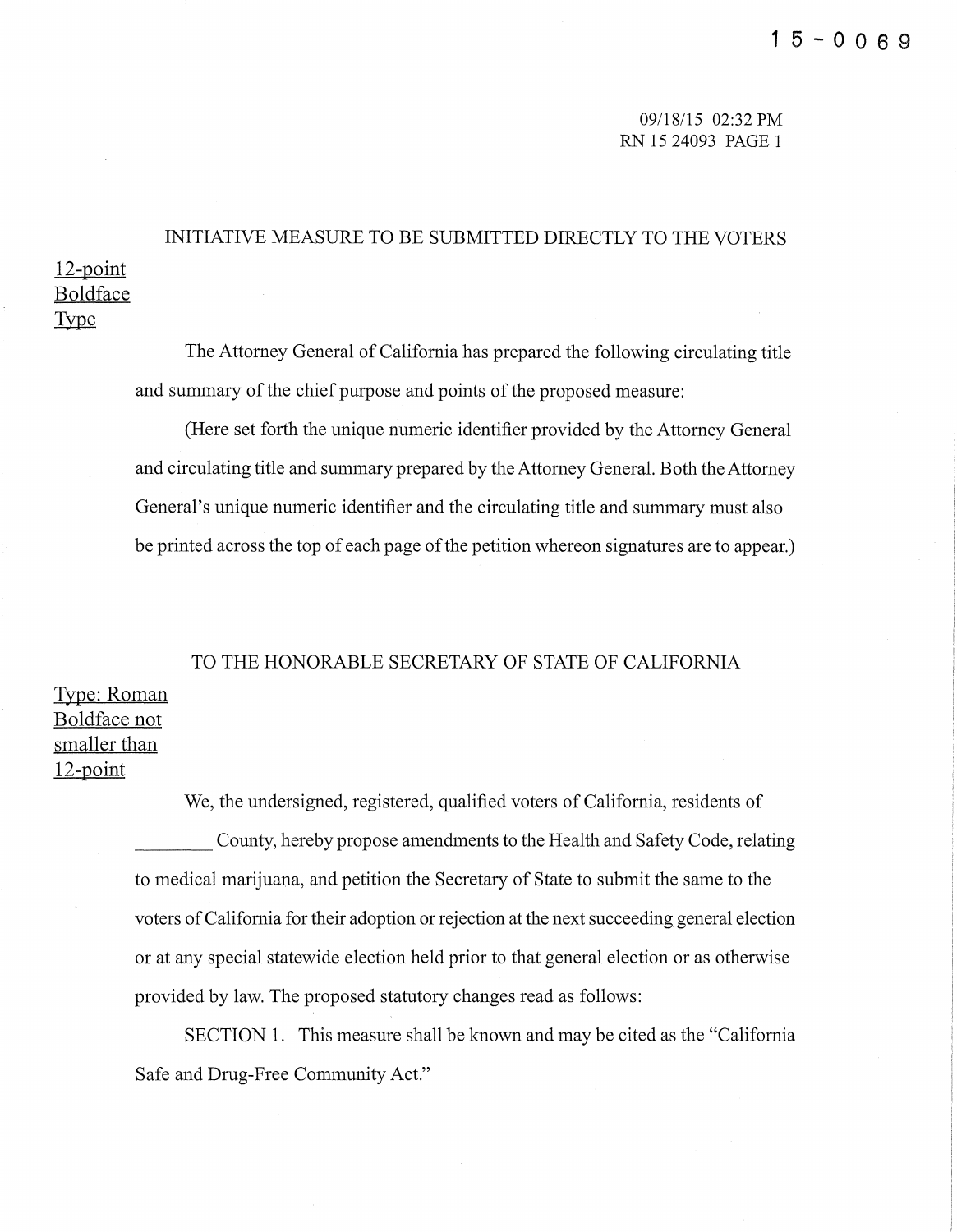SEC. 2. The people find and declare as follows:

(a) California's medical marijuana program is being abused, is contrary to the people's health, safety, and economic interests, and is a threat to California's future.

(b) Cultivation sites and dispensaries are harming the environment, causing ecological damage, absorbing huge amounts of our precious water, diminishing property values, and adversely affecting the public health and safety.

(c) Doctors issue recommendations for anyone 18 years of age or older for any purported illness without proper protocols, and dispensaries are fraudulently selling marijuana under the guise of medicine.

(d) The potency of marijuana has increased from a range of 4 to 6 percent in 1996 to as high as 96 percent when the form is butane hash oil (BHO), which is illegal to produce. Ten milligrams of delta~9-tetrahydrocannabinol of marijuana (THC) is the potency that is United States Food and Drug Administration-approved for legal THC.

(e) Adolescent marijuana use can cause brain damage and loss ofiQ.

(f) Mental illness and psychotic breaks from marijuana use have led to violent acts, suicides, and addiction.

(g) Academic achievement is down and school dropout rates are up. The annual cost to California for the 24.2 percent school dropout rate is 46.4 billion dollars (\$46,400,000,000), or three hundred ninety-two thousand dollars (\$392,000) per dropout.

(h) Crime levels and traffic deaths have increased.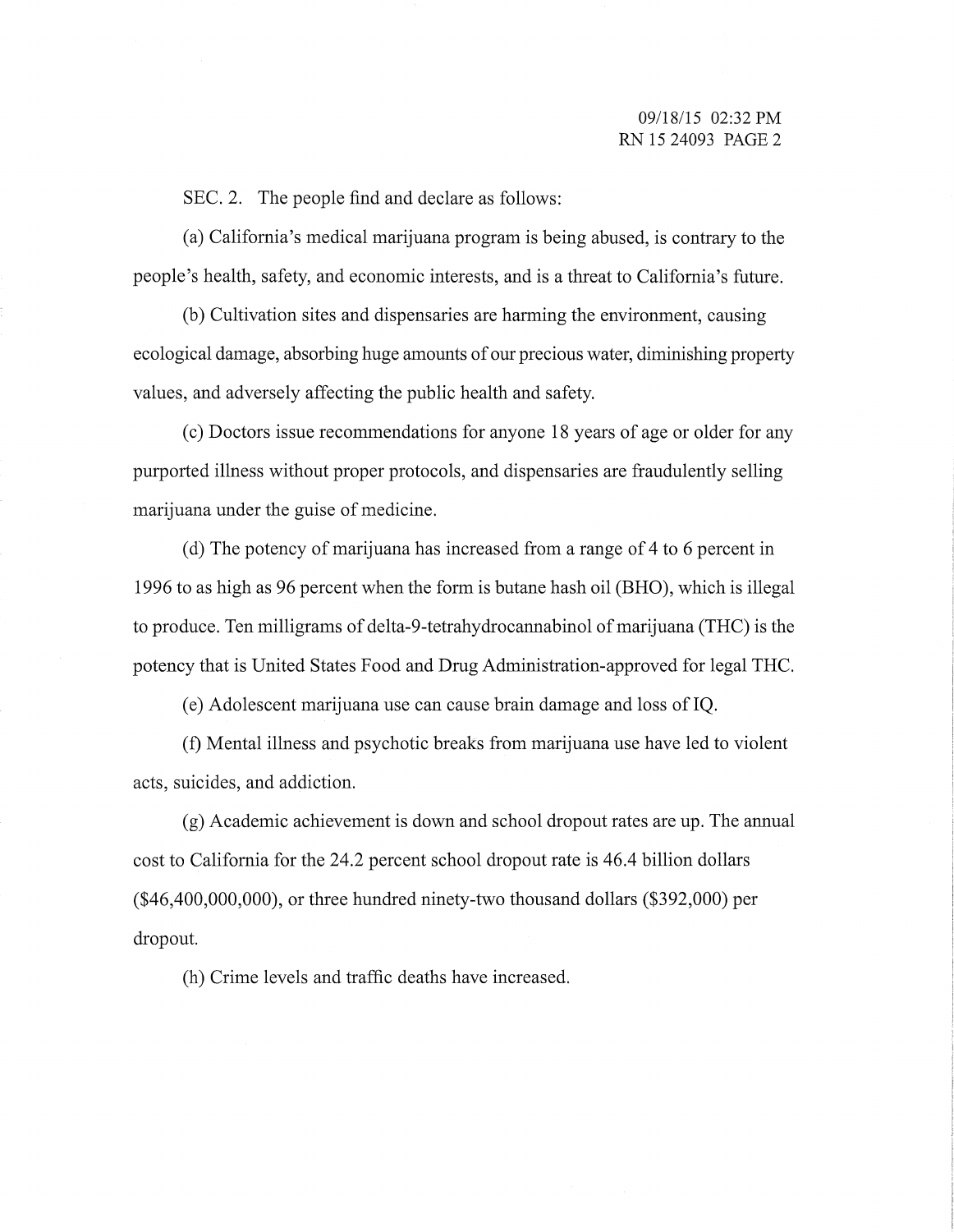(i) The social costs for alcohol abuse, tobacco, and abuse of other drugs exceeds tax revenues by a ratio of 9 to 1, and 19.5 percent of California's budget is already consumed by the societal cost of substance abuse.

(j) Preventing marijuana abuse will save the state billions of dollars in all aspects of public service while increasing the level of legitimate taxes by improving California's global competitiveness with a better educated and more effective work force.

(k) The California Safe and Drug-Free Community Act addresses these issues by doing all of the following:

(1) Keeping recreational marijuana use illegal in compliance with federal narcotics laws.

(2) Shutting down and banning all private marijuana cultivation sites by July 1, 2017, in order to protect the environment, public safety, and property values.

(3) Replacing the current system with one state-owned and operated cultivation and processing site that produces lab-tested marijuana under controlled conditions and that produces a product that is packaged and labeled in opaque, child-resistant packaging and in compliance with the Sherman Food, Drug, and Cosmetic Law.

( 4) Closing and banning all privately owned marijuana dispensaries by July 1, 2017, and replacing them with state-owned dispensaries in order to eliminate black-market profits earned at the expense of citizens and our youth.

(5) Retaining the ability of local governments to ban or limit the number of medical marijuana dispensaries.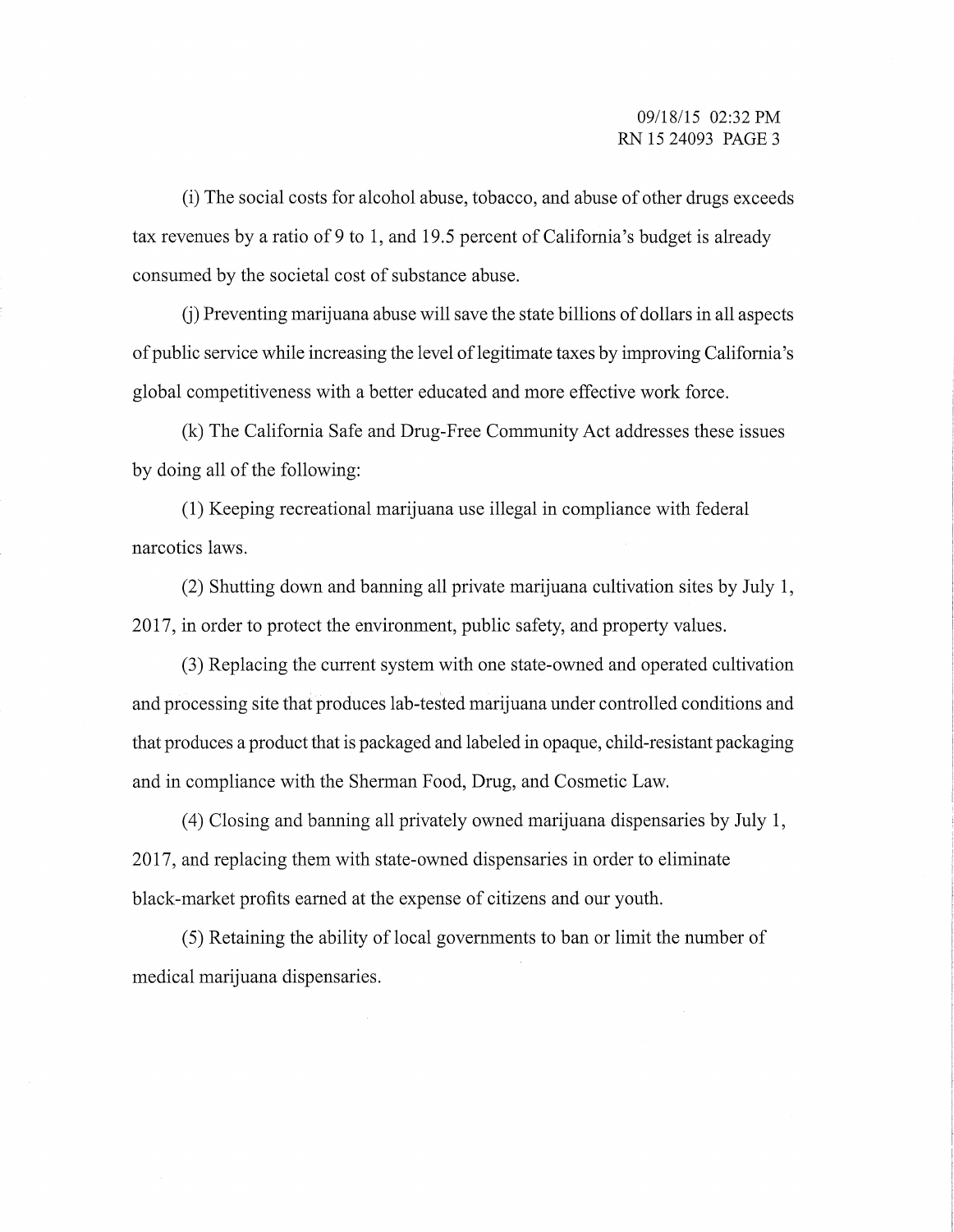(6) Creating the Office of the Medical Marijuana Program within the State Department of Public Health to, among other things, set strict standards for physician medical marijuana recommendations and medical marijuana products.

(7) Requiring that medical marijuana sales be included as part of the Controlled Substance Utilization Review and Evaluation System (CURES) database or an alternative system, so that health care providers, including pharmacists, will be able to avoid drug interactions by knowing if a person is using medical marijuana.

(8) Requiring each medical marijuana patient to have a state-issued identification card, agree not to drive after consuming marijuana, and agree to have his or her blood drawn within two hours of being involved in a vehicle accident, where he or she was driving or in actual physical control of the vehicle, or of being detained by a police officer on suspicion of driving while impaired.

(9) Raising the age to qualify for a medical marijuana recommendation to 21 years of age.

(10) Implementing an effective drug-free schools program, including education about the facts of marijuana usage, in all public and private schools in kindergarten and grades 1 to 12, inclusive, for teachers, students, and parents.

SEC. 3. Article 2.7 (commencing with Section 11362.85) is added to Chapter 6 of Division 10 of the Health and Safety Code, to read:

Article 2.7. California Safe and Drug-Free Community Act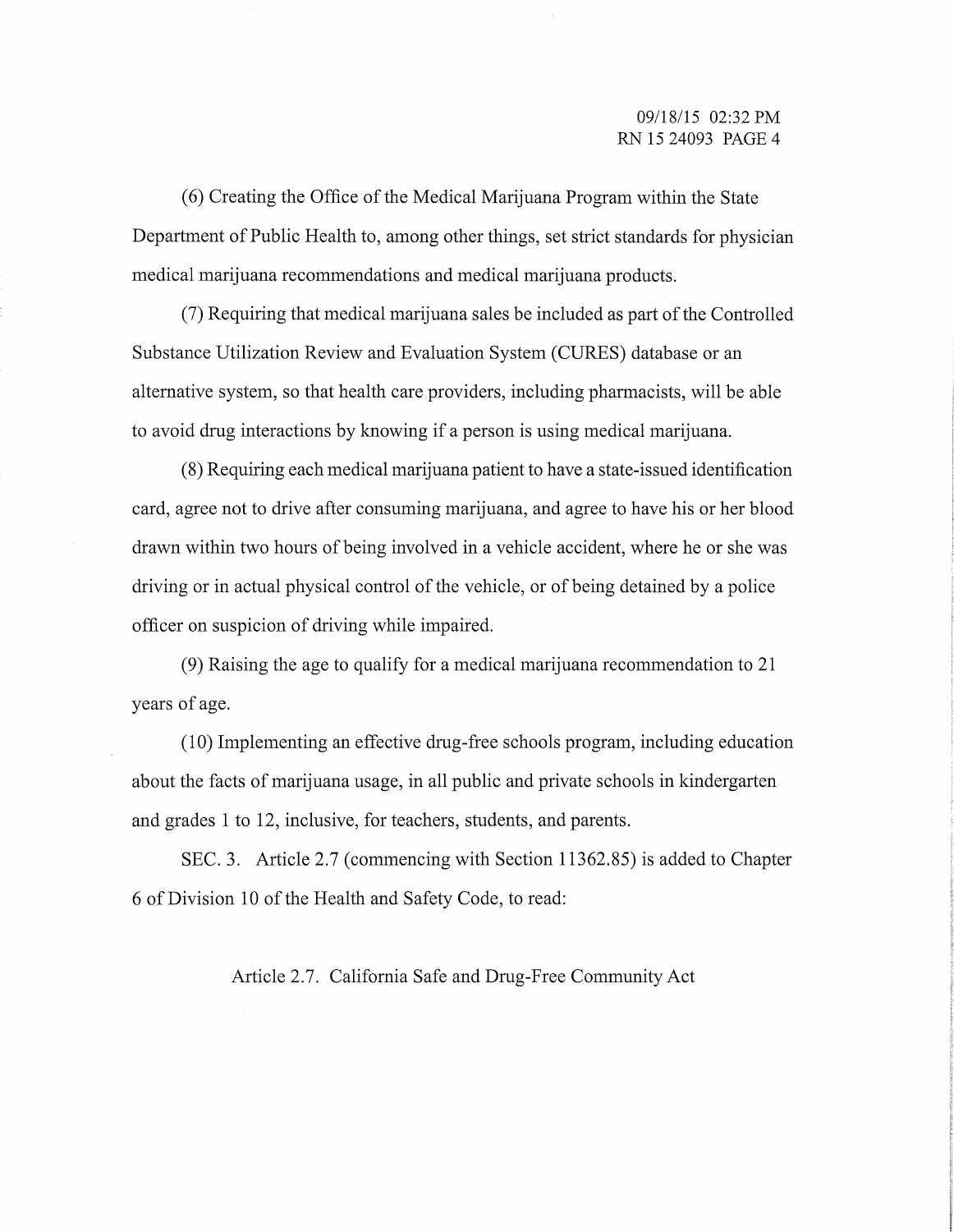11362.85. (a) There is hereby created within the State Department of Public Health an Office of the Medical Marijuana Program.

(b) The Director of the Office of the Medical Marijuana Program shall be the head ofthe office and shall be appointed by, and serve at the pleasure of, the Governor.

(c) The director shall report to the State Public Health Officer.

(d) The department shall adopt all regulations necessary to carry out this article.

(e) ( 1) The department shall set strict standards for physician recommendations for medical marijuana and medical marijuana products.

(2) Those standards shall include, but not be limited to, a requirement that a physician have an ongoing doctor-patient relationship with a patient before providing a medical marijuana recommendation.

(f) The director shall report annually, on the department's Internet Web site, the number of traffic deaths and hospitalizations related to marijuana usage.

(g) The department shall issue an identification card to any eligible person who is authorized to engage in the use of medical marijuana.

11362.851. For the purposes of the article, "THC" means delta-9-tetrahydrocannabind of marijuana.

11362.852. (a) By July 1, 2017, all existing privately owned medical marijuana cultivation sites shall be shut down, and all new privately owned medical marijuana cultivation sites are banned.

(b) The State of California shall own and operate one cultivation, testing, and processing site that does all of the following:

(1) Grow, harvest, and process medical marijuana under controlled conditions.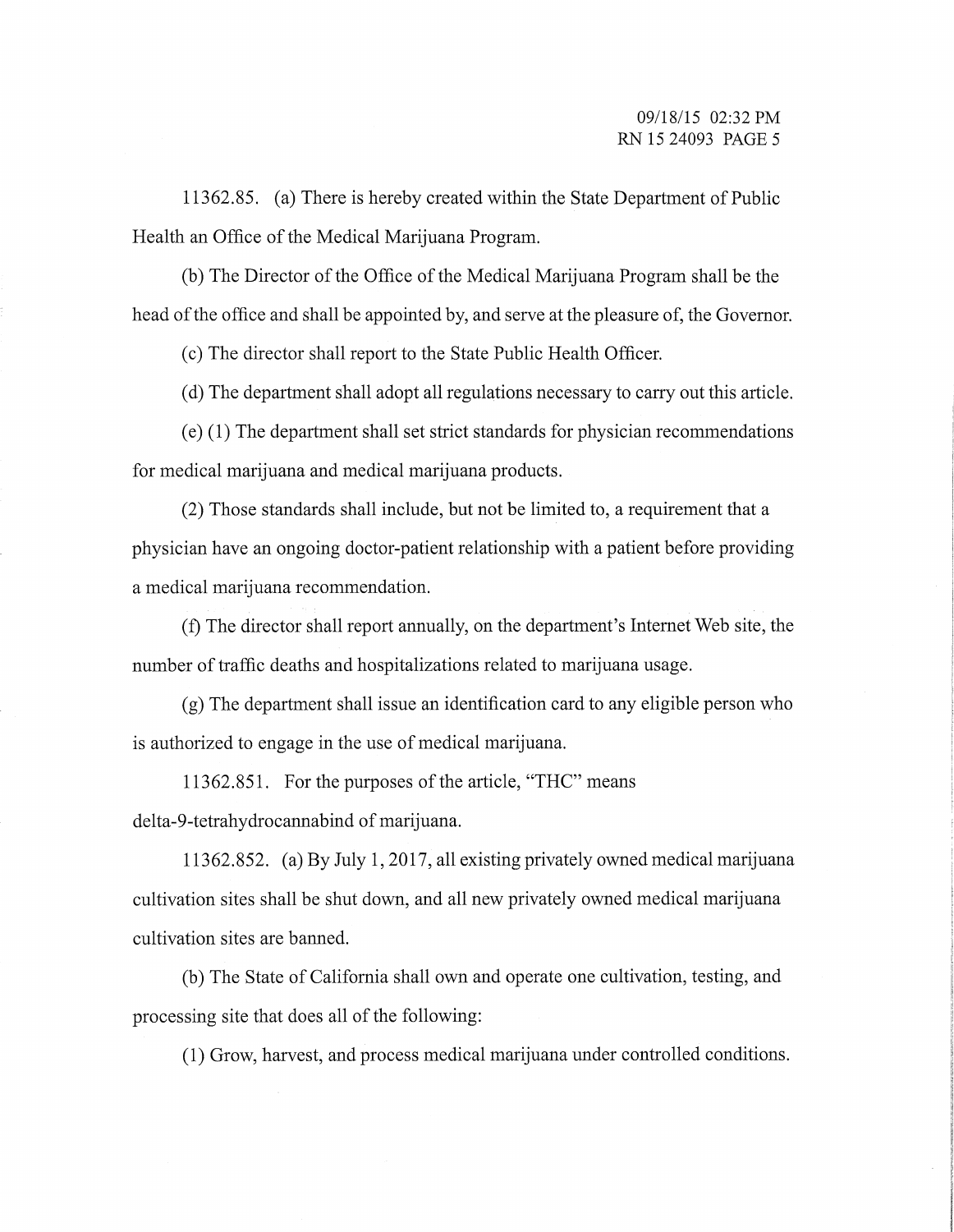(2) Laboratory test the medical marijuana for purposes of safety and to ensure the proper levels of THC.

(3) Package and label the medical marijuana in opaque, child-resistant packaging and in compliance with the Sherman Food, Drug, and Cosmetic Law (Part 5 (commencing with Section 109875) of Division 104).

(4) Ensure that the maximum level ofTHC in a package of medical marijuana is 10 milligrams.

(5) Provide medical marijuana to state-owned dispensaries.

11362.853. (a) By July 1, 2017, all existing privately owned medical marijuana operations that sell or otherwise provide medical marijuana to persons with a physician's recommendation, including, but not limited to, dispensaries, collectives, establishments, providers, and cooperatives shall be closed, and all new privately owned operations are banned.

(b) The State of California shall own and operate all medical marijuana dispensaries.

(c) This section does not prohibit a city, county, or city and county from adopting ordinances or policies that ban, restrict, or limit the location or establishment of state-owned medical marijuana dispensaries.

11362.854. A package of medical marijuana produced by the state shall have a maximum potency of 10 milligrams of THC.

11362.855. The use, manufacture, distribution, or sale of butane hash oil is unlawful.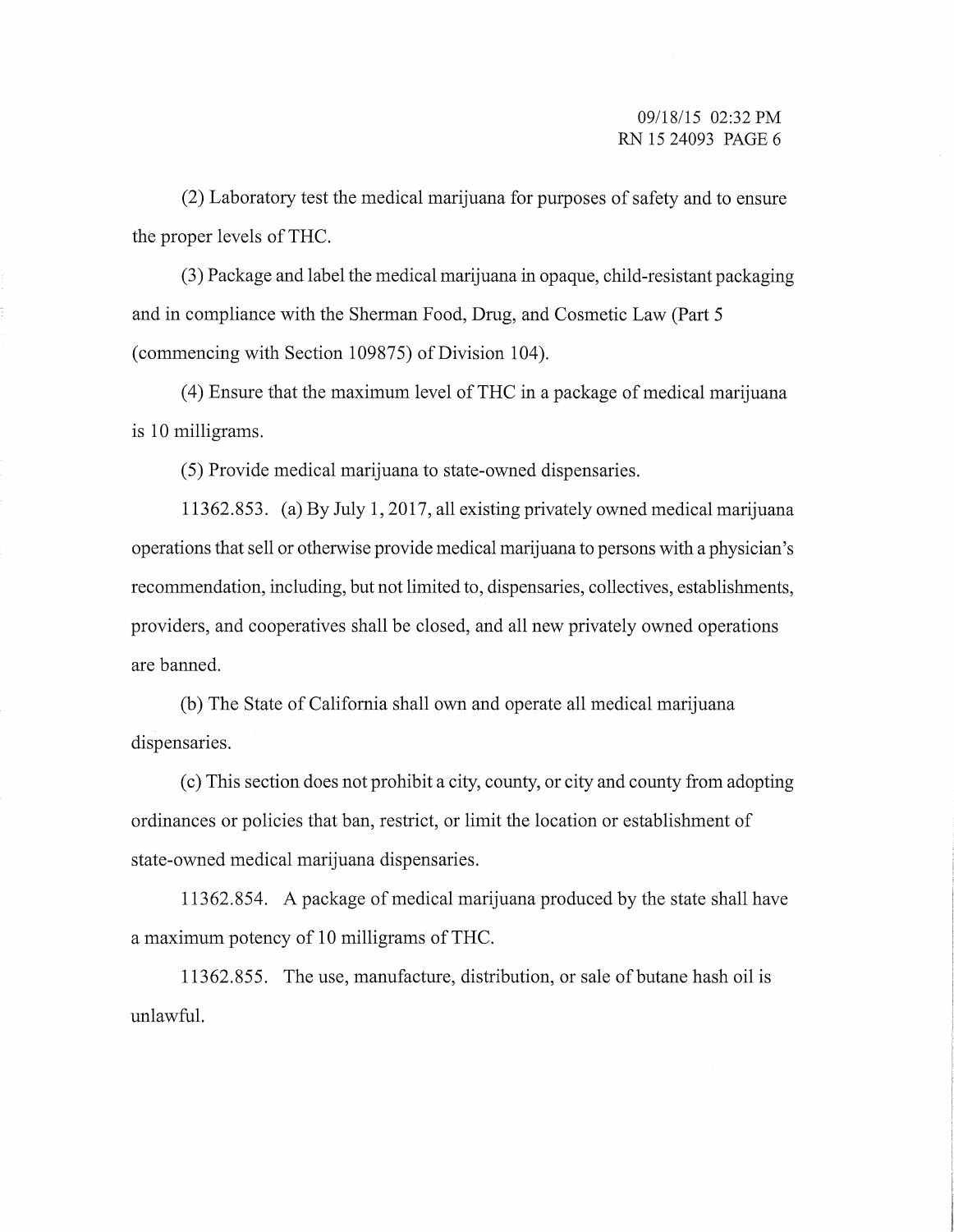11362.856. The Department of Justice shall include medical marijuana sales as part of the Controlled Substance Utilization Review and Evaluation System (CURES) database (Sections 11165 to 11165.5, inclusive), or the Department of Justice shall create an alternative monitoring system.

11362.857. Prior to the issuance of an identification card pursuant to subdivision (g) of Section 11362.85, the eligible person shall sign a statement that contains all of the following:

(a) An acknowledgment that he or she has received, read, and understood the statement.

(b) Information about the side effects of marijuana usage.

(c) That the persons agrees to all of the following:

(1) To hold the state, a city, a county, or a city and county harmless for any adverse affects due to inhaling, smoking, ingesting, or otherwise consuming marijuana.

(2) To abstain from marijuana consumption in public.

(3) To abstain from driving after consuming marijuana.

( 4) To have his or her blood drawn within two hours of being involved in a vehicle accident, where he or she was driving or in actual physical control of the vehicle, or of being detained by a police officer on suspicion of driving while impaired.

( 5) That he or she understands that if his or her blood is drawn within two hours ofbeing involved in a vehicle accident, where he or she was driving or in actual physical control of the vehicle, or within two hours of being detained by a police officer on suspicion of driving while impaired, and the amount of THC in his or her blood is 2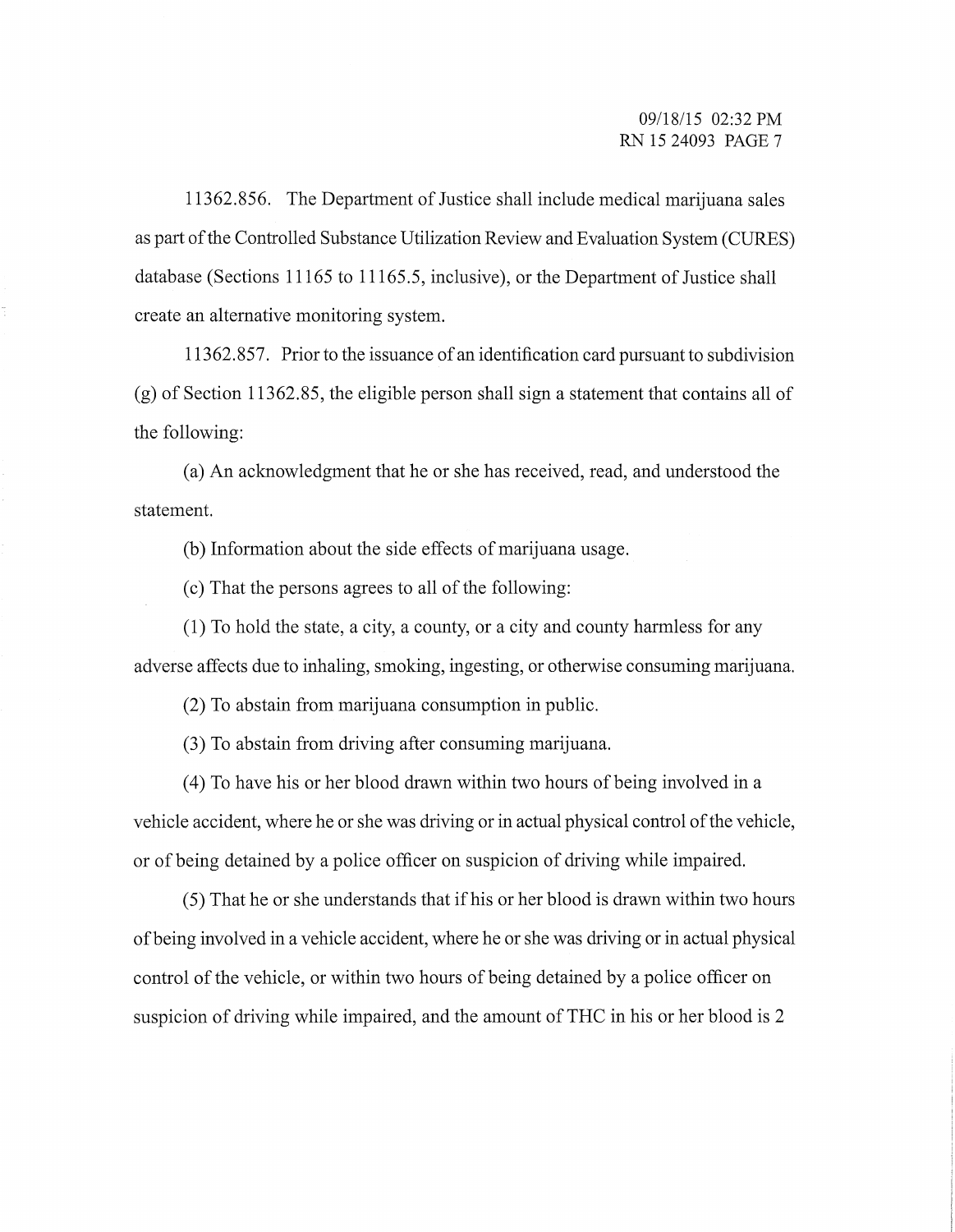ng/ml or above, that is driving-under-the-influence in violation of Section 23152 or 23153 of the Vehicle Code.

( 6) That he or she understands that if his or her blood is drawn more than two hours after being involved in a vehicle accident, where he or she was driving or in actual physical control of the vehicle, or more than two hours after being detained by a police officer on suspicion of driving while impaired, and the amount ofTHC in his or her blood is more than 0.00 ng/ml, that is driving-under-the-influence in violation of Section 23152 or 23153 of the Vehicle Code.

11362.858. With the exception of physician recommended pharmaceutical grade cannabidiol (CBD) if deemed appropriate for children, a medical marijuana recommendation shall not be issued to any person under 21 years of age.

11362.859. The State Department of Education shall implement and control an effective drug-free schools program, which includes education about the facts of marijuana usage, in all public and private schools in kindergarten and grades 1 to 12, inclusive, for teachers, students, and parents.

11362.860. The recreational use of marijuana shall continue to be unlawful in accordance with all state statutes in effect at the time of the passage of this act.

113 62.861. The provisions of this article are severable. If any provision of this article or its application is held invalid, that invalidity shall not affect other provisions or applications that can be given effect without the invalid provision or application.

SEC. 4. Section 23152 of the Vehicle Code is amended to read:

23152. (a) It is unlawful for a person who is under the influence of any alcoholic beverage to drive a vehicle.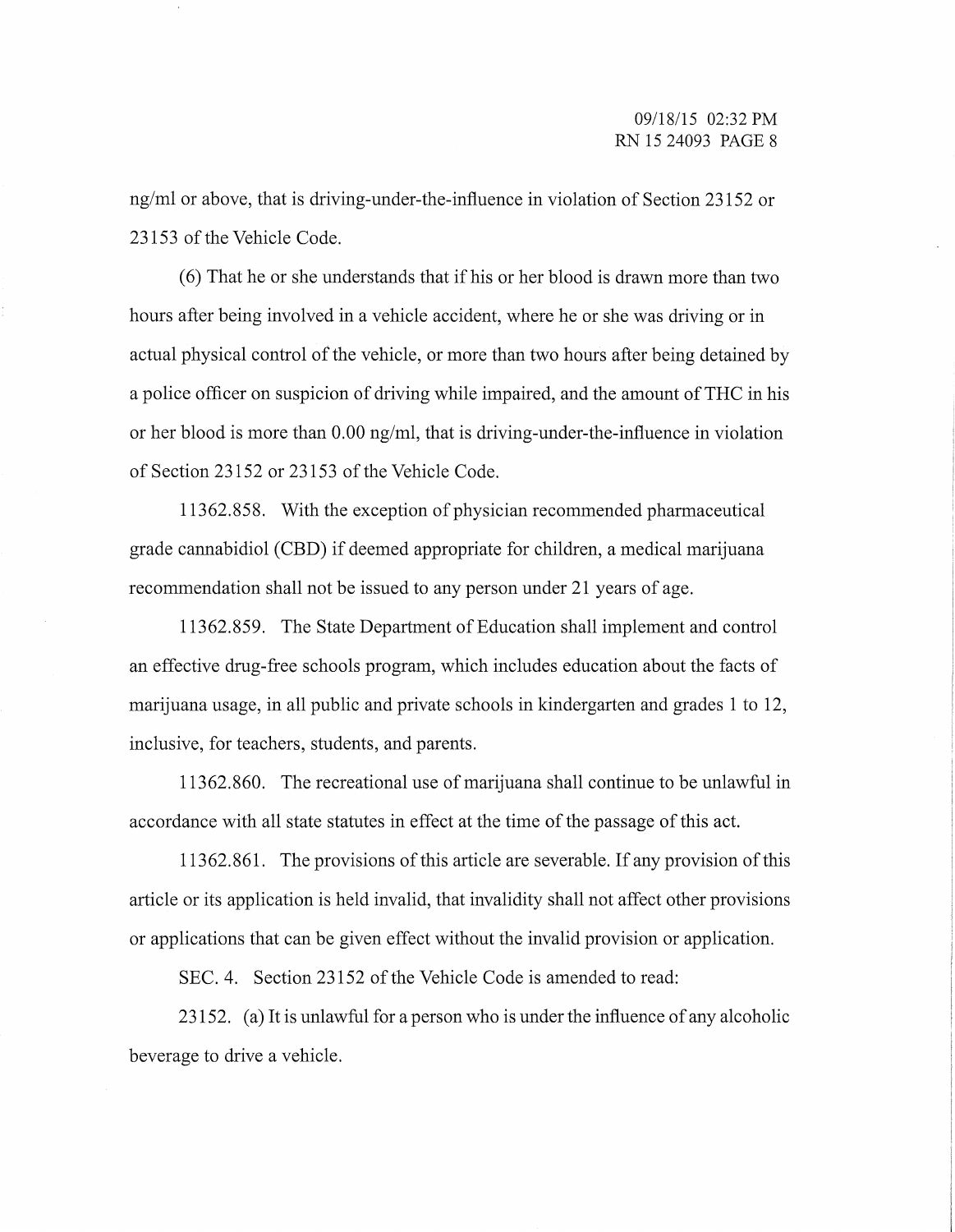(b) It is unlawful for a person who has 0. 08 percent or more, by weight, of alcohol in his or her blood to drive a vehicle.

For purposes of this article and Section 34501.16, percent, by weight, of alcohol in a person's blood is based upon grams of alcohol per 100 milliliters ofblood or grams of alcohol per 210 liters of breath.

In any prosecution under this subdivision, it is a rebuttable presumption that the person had 0.08 percent or more, by weight, of alcohol in his or her blood at the time of driving the vehicle if the person had 0. 08 percent or more, by weight, of alcohol in his or her blood at the time of the performance of a chemical test within three hours after the driving.

(c) It is unlawful for a person who is addicted to the use of any drug to drive a vehicle. This subdivision shall not apply to a person who is participating in a narcotic treatment program approved pursuant to Article 3 (commencing with Section 11875) 11876) of Chapter 1 of Part 3 of Division 10.5 of the Health and Safety Code.

(d) It is unlawful for a person who has 0.04 percent or more, by weight, of alcohol in his or her blood to drive a commercial motor vehicle, as defined in Section 15210.

In any prosecution under this subdivision, it is a rebuttable presumption that the person had 0.04 percent or more, by weight, of alcohol in his or her blood at the time of driving the vehicle if the person had 0.04 percent or more, by weight, of alcohol in his or her blood at the time of the performance of a chemical test within three hours after the driving.

(e) It is unlawful for a person who is under the influence of any drug to drive a vehicle.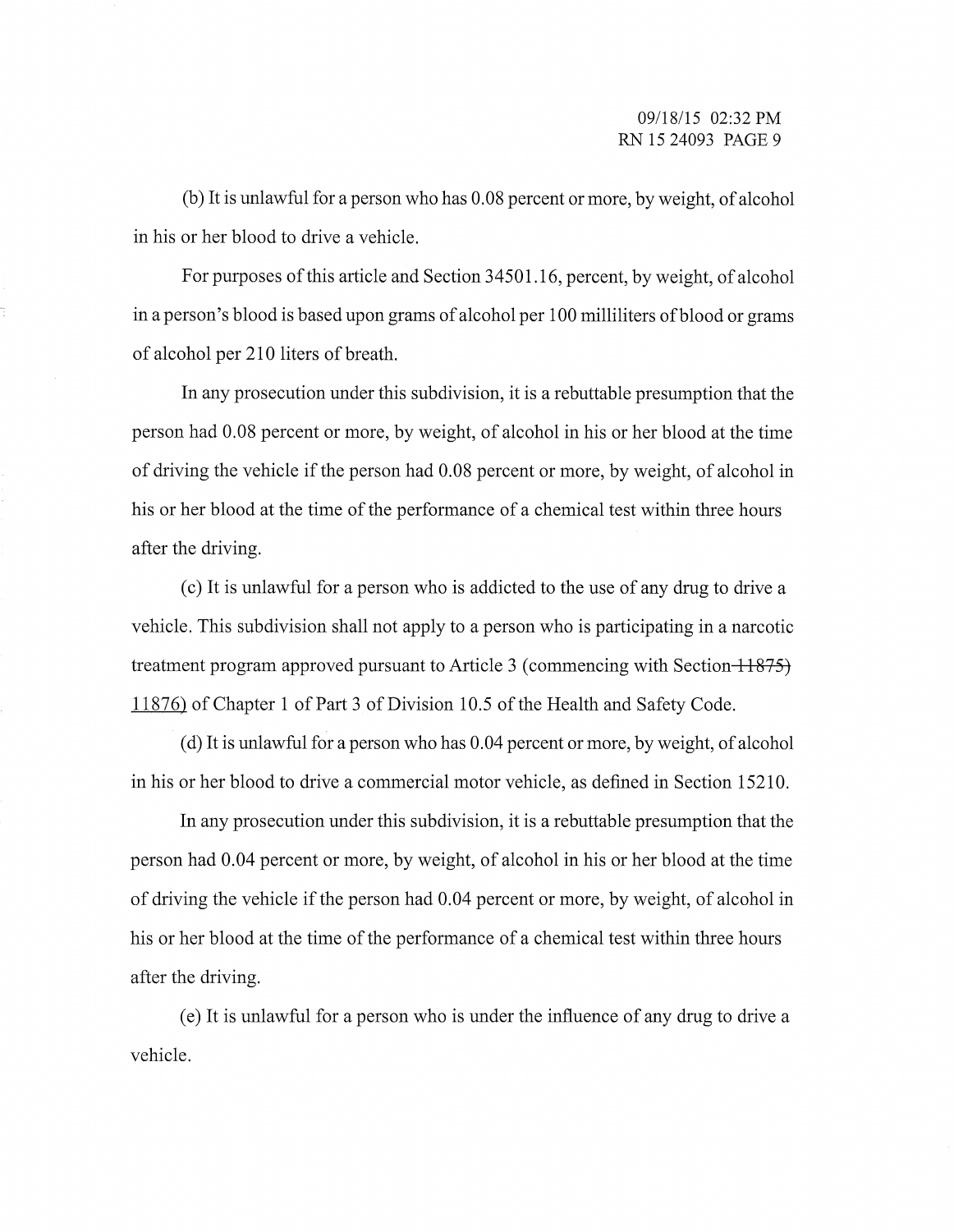(f) It is unlawful for a person to drive or be in actual physical control of a vehicle if his or her blood contains either of the following:

(1) A level of 2 ng/ml or above of delta-9-tetrahydrocannabinol of marijuana where the chemical test was performed within two hours after the driving or being in actual physical control of a vehicle.

(2) A level of more than 0.00 ng/ml of delta-9-tetrahydrocannabinol of marijuana where the chemical test was performed more than two hours after the driving or being in actual physical control of a vehicle.

 $\bigoplus$ 

 $(g)$  It is unlawful for a person who is under the combined influence of any alcoholic beverage and drug to drive a vehicle.

(g) This seetion shall beeome operative on January 1, 2014.

SEC. 5. Section 23153 of the Vehicle Code is amended to read:

23153. (a) It is unlawful for a person, while under the influence of any alcoholic beverage to drive a vehicle and concurrently do any act forbidden by law, or neglect any duty imposed by law in driving the vehicle, which act or neglect proximately causes bodily injury to any person other than the driver.

(b) It is unlawful for a person, while having 0.08 percent or more, by weight, of alcohol in his or her blood to drive a vehicle and concurrently do any act forbidden by law, or neglect any duty imposed by law in driving the vehicle, which act or neglect proximately causes bodily injury to any person other than the driver.

In any prosecution under this subdivision, it is a rebuttable presumption that the person had 0.08 percent or more, by weight, of alcohol in his or her blood at the time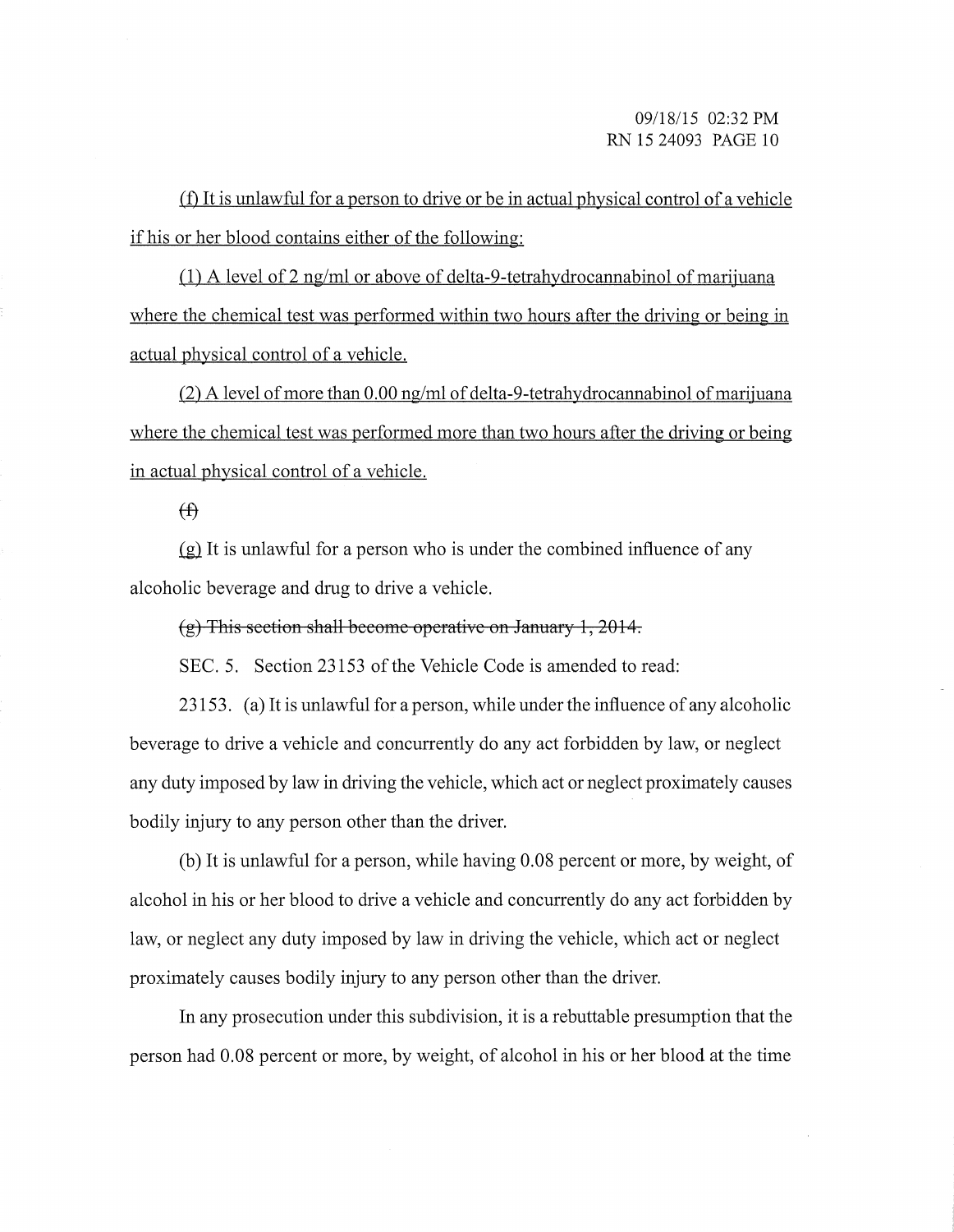of driving the vehicle if the person had 0.08 percent or more, by weight, of alcohol in his or her blood at the time of the performance of a chemical test within three hours after driving.

(c) In proving the person neglected any duty imposed by law in driving the vehicle, it is not necessary to prove that any specific section of this code was violated.

(d) It is unlawful for a person, while having 0.04 percent or more, by weight, of alcohol in his or her blood to drive a commercial motor vehicle, as defined in Section 15210, and concurrently to do any act forbidden by law or neglect any duty imposed by law in driving the vehicle, which act or neglect proximately causes bodily injury to any person other than the driver.

In any prosecution under this subdivision, it is a rebuttable presumption that the person had 0.04 percent or more, by weight, of alcohol in his or her blood at the time of driving the vehicle if the person had 0.04 percent or more, by weight, of alcohol in his or her blood at the time of performance of a chemical test within three hours after driving.

(e) It is unlawful for a person, while under the influence of any drug, to drive a vehicle and concurrently do any act forbidden by law, or neglect any duty imposed by law in driving the vehicle, which act or neglect proximately causes bodily injury to any person other than the driver.

(f) It is unlawful for a person to drive or be in actual physical control of a vehicle and concurrently do any act forbidden by law, or neglect any duty imposed by law in driving the vehicle, which act or neglect proximately causes bodily injury to any person other than the driver, if his or her blood contains either of the following: